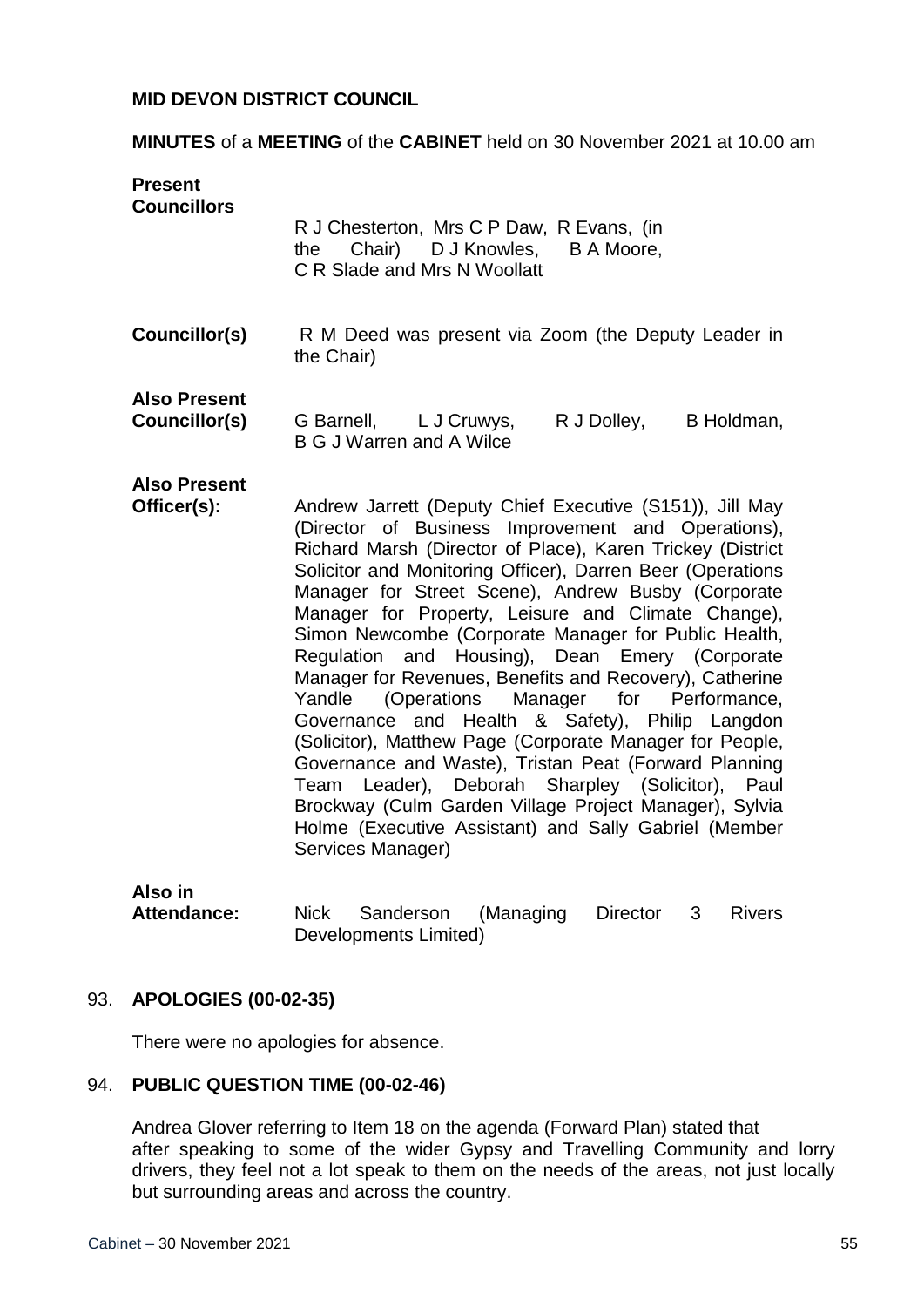With a housing crisis on our hands and lack of social housing/the new bill to stop people parking/staying on the side of the roads it is becoming increasing hard for family to come and visit, we have a need for transit sites and lorry parks so people can travel freely without the fear of prosecution as they travel between areas. We seem to lack in parking for Travellers and Lorry Drivers that could be added into local plans in areas across the region.

They speak of no public engagement like when they used to have, when Glen Crocker used to work for MDDC 15 years ago who used to actively engage with all. I think they are right, they do not get any engagement or public consultation in plans such as the Tiverton master plan of the culm garden village and many other areas.

They/I very much don't feel they are included in Devon within most local plans, but have children that need their own pitches and others who are coming up to need one. Would Mid Devon act and speak to more on addressing some of the issues and linking up some of the needs for traveller's gypsy's and lorry Drivers.

They feel that Mid Devon District Council are not speaking to them about the local community needs with regards to planning needed within their areas, the future or transit areas. With the only officer at DCC being Sabrina Thomas who actively tries to help travellers. I think it would be a good step forward to ask Sabrina to set up a meeting so we can actively address the needs of the travelling community.

The Chairman read a statement on behalf of Mr Quinn referring to item 19 (3 Rivers Developments Ltd – Business Plan)

Within paragraph 2.5 of the 3 Rivers Development Ltd Business Plan, there is a table setting out the "Financial transactions between 3 Rivers and Mid Devon District Council". Some of the figures in the table differ from the amounts given to Elected Members on previous occasions. These differences cast doubt on the reliability of the accounting of the financial transactions between 3Rivers and Mid Devon DC. I am concerned.

So my question is:

Is Cabinet satisfied that all the financial transactions between 3 Rivers and Mid Devon DC are being properly recorded and reported?

The Chairman indicated that answers to questions would be provided when the matter was discussed.

## 95. **DECLARATIONS OF INTEREST UNDER THE CODE OF CONDUCT (00-06-47)**

Members were reminded of the need to make any declarations of interest when necessary.

## 96. **MINUTES OF THE PREVIOUS MEETING (00-07-03)**

The minutes of the previous meeting were approved as a correct record and signed by the Chairman.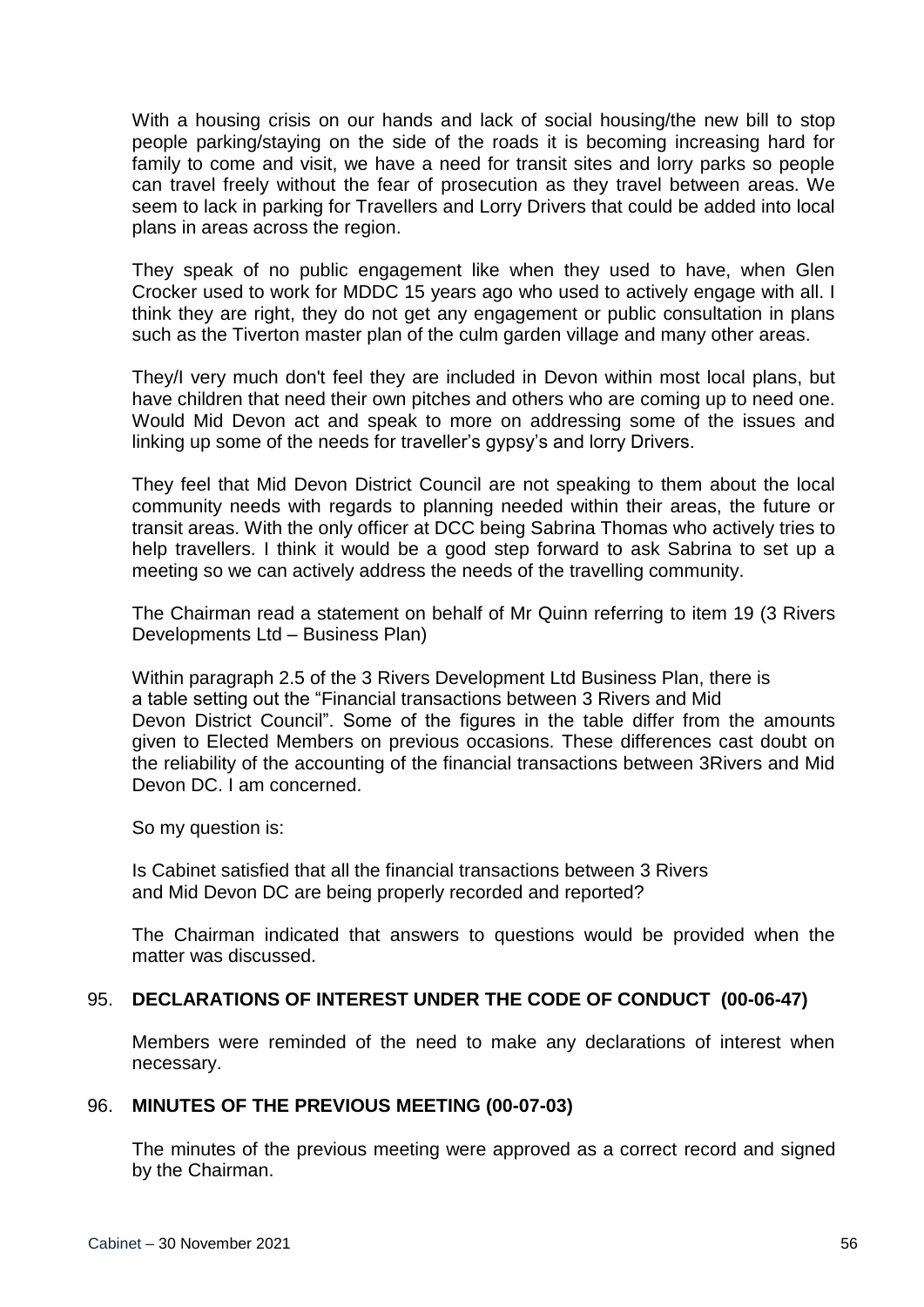# 97. **AIR QUALITY ACTION PLAN (00-07-40)**

Following a report of the Corporate Manager for Public Health, Regulation and Housing, the Community Policy Development Group had made the following recommendations:

- 1. That the updated Air Quality Actions Plan attached in Annex 1 be adopted;
- 2. That the details and timelines for the adoption of the updated Air Quality Supplementary Planning Document via the Planning Policy Development Group as set out in section 5.3 of the report be **NOTED**

The Cabinet Member for Community Well-Being outlined the contents of the report stating that the action plan provides actions that the Council would deliver between 2021-25 to reduce concentrations of air pollutants and exposure to air pollution, thereby positively impacting on the health and quality of life of residents and visitors to Mid Devon. He outlined the legal requirements to produce actions plans where an authority had designated one or more Air Quality Management Areas. He requested that the Cabinet consider an amendment to annex 1 to the report, table 10 of the action plan, measure 15 to read

Under measure – Kings Mill Industrial site traffic management Cullompton Junction 28 and Cullompton town centre

Under Key Performance Indicator – Improved traffic flows to/from industrial site through Junction 28 and across Cullompton town centre.

Progress to date - Local Plan submission proposes a number of solutions alongside traffic/parking enforcement.

Comments – The new Local Plan proposed upgrades to the existing road network to support growth of industrial estate and reduce congestion. As the site will increase in size, thus increasing volumes trying to leave/enter the M5, a range of initiatives are proposed to deal with the problem. This will work in parallel with anti-idling and parking enforcement across the town centre.

Consideration was given to:

- Examples of queues from Culm Lea to J28 and the need to incorporate the town centre within measure 15
- When the Planning Policy Advisory Group would consider the supplementary planning guidance
- Issues of dust emission
- Reporting to Defra and the need to evidence any issues
- The need for enforcement in Cullompton town centre and now that the measure was within the action plan then Devon County Council would have to consider this.
- The level of resources available to improve the air quality in Mid Devon and that S106 contributions could be used.

**RESOLVED** that the recommendation of the Policy Development group be approved, subject to the amendments to Measure number 15 as outlined above.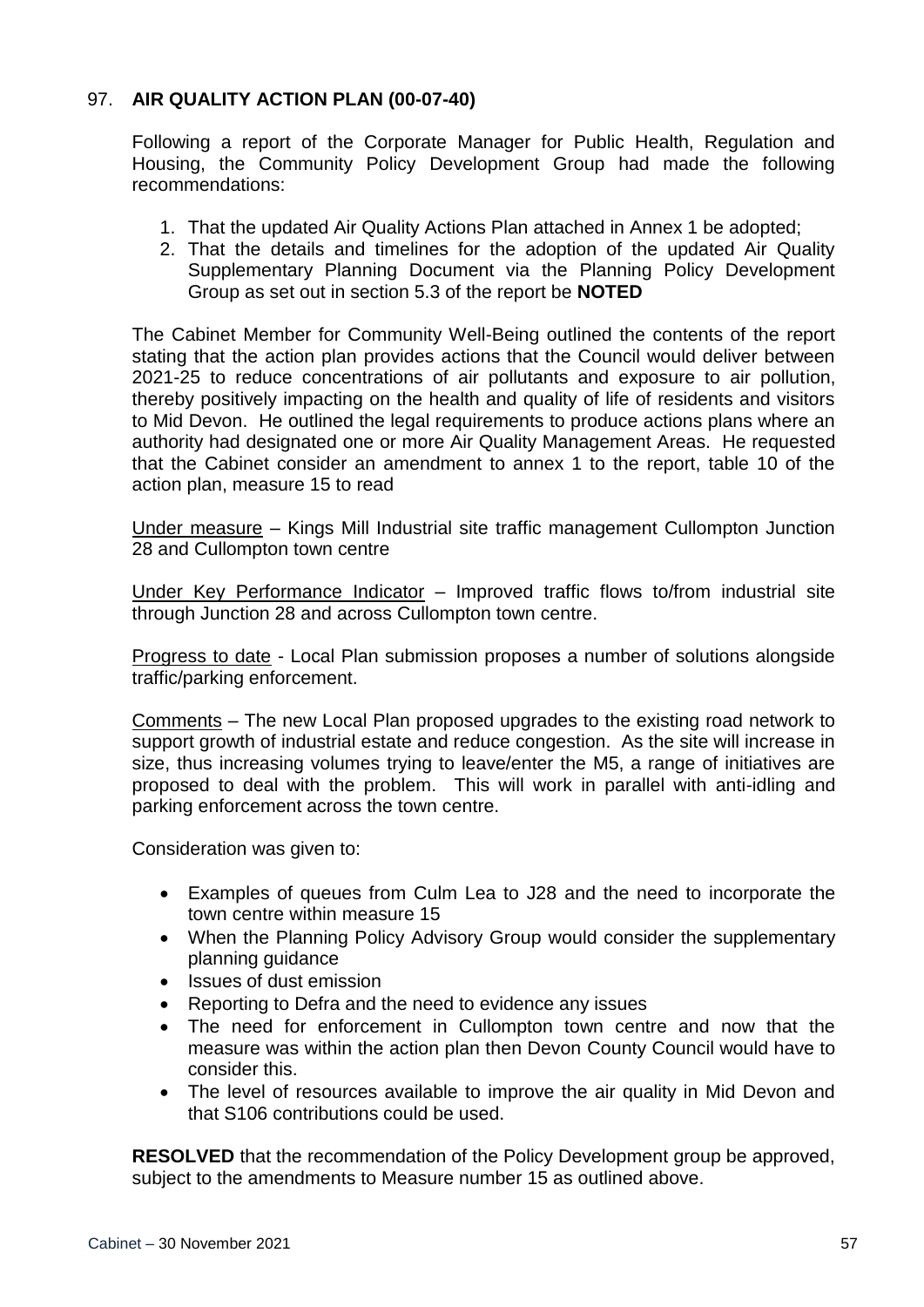(Proposed by Cllr D J Knowles and seconded by Cllr Mrs N Woollatt)

**Reason for the decision:** The adoption and implementation of an Air Quality Action Plan (where an authority has designated one or more Air Quality Management Areas) is a statutory requirement.

Note: \*Report previously circulated and attached to the minutes

# 98. **RECOMMENDATIONS FROM SCRUTINY COMMITTEE (PLANNING ENFORCEMENT WORKING GROUP) (00-25-37)**

The Cabinet had before it the recommendations from the Scrutiny Committee following receipt of the \*report of the Planning Enforcement Working Group and a table reviewing those recommendations.

The Chairman invited the Chairman of the Scrutiny Committee to address the meeting. He reported that the report has been informed by open and honest input from officers and it was pleasing to see that some of the recommendations had already been actioned. He voiced concern with regard to the interpretation of recommendation (4) – the working group had requested that tablets with mobile phone connections be linked to MDDC systems, however officers had been issued with iPads suitable to undertake onsite work – he hoped that the Cabinet would support the recommendation and action it as intended.

It was explained that iPads had been distributed to the enforcement and planning officers which were tethered to their mobile phones but that phone signals were poor in many areas of the district and that these items of equipment did not feed into the UNIFORM system.

The Cabinet Member for Planning and Economic Regeneration stated that in his opinion recommendations (4) and (9) had been completed; recommendation 8 (a review of the policy) had been completed and that recommendation 2 was being actioned.

It was agreed that improvement had been made to the enforcement issues. With regard to recommendation (6), it was felt that the work of the Cabinet Member for Continuous Improvement overcame the issues raised with regard to the formation of a sub group to monitor enforcement cases.

Consideration was given to:

- The financial/budgetary issues within the recommendations and it was suggested that the Scrutiny Committee could consider this as part of the budget papers that would be presented to members
- Although the Enforcement Policy had been reviewed in line with the recommendation, it would be re-written in time to consider enforcement across all services of the authority
- A view that members should have insight into the monitoring of enforcement activity
- The current recruitment process that was taking place
- The monitoring of conditions that was taking place and the process that was being followed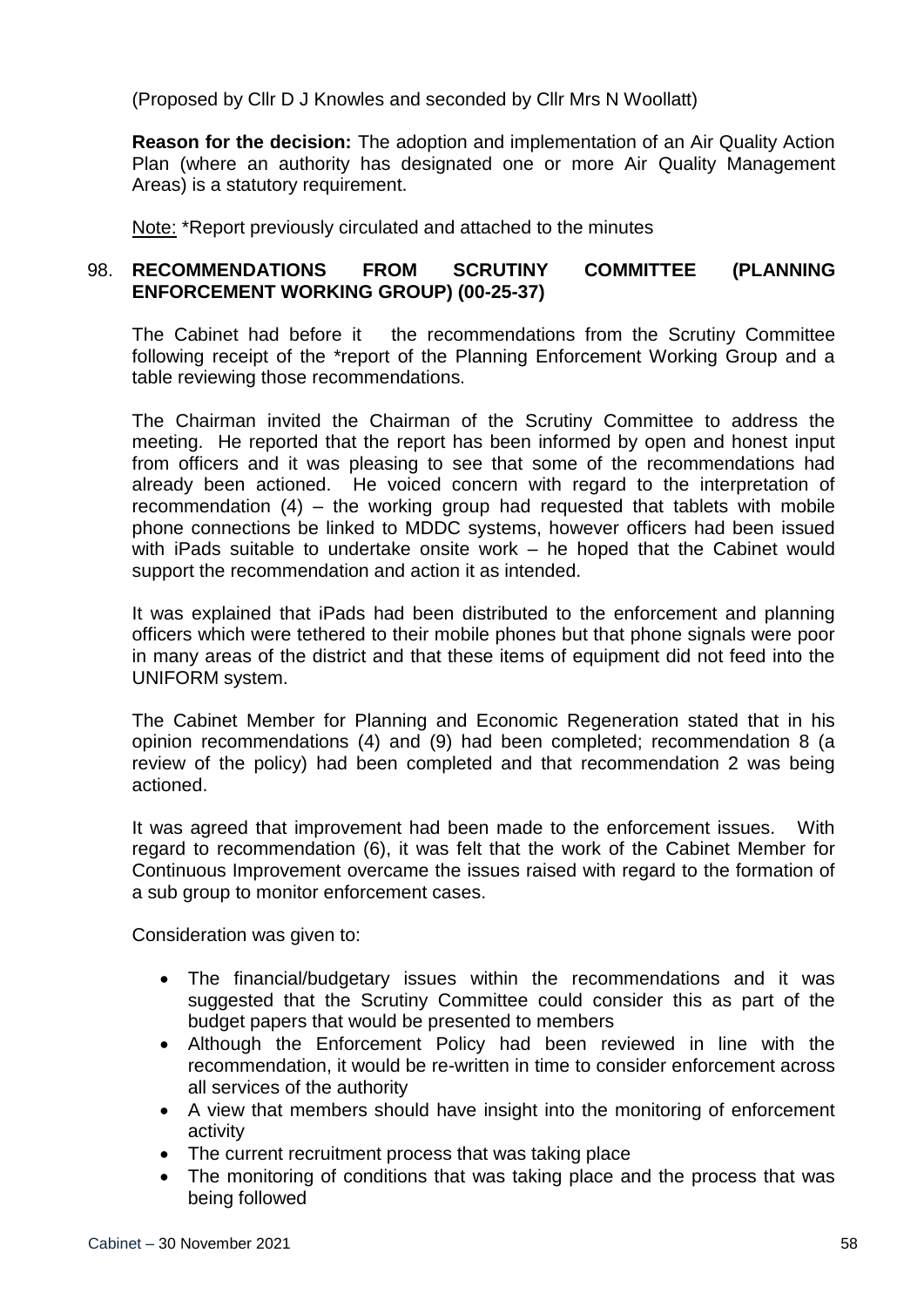The Scrutiny Committee had scheduled a review date to consider whether the actions suggested had been followed through

It was **AGREED** that the recommendations of the Scrutiny Committee be **NOTED** and that the activity log be moved forward where possible.

Note: \*Report previously circulated, copy attached to minutes.

### 99. **PUBLIC SPACE PROTECTION ORDER - DOGS (00-59-48)**

The Cabinet had before it a \*report of the Operations Manager for Street Scene and Open Spaces considering whether to make a proposed variation to the Mid Devon (Public Spaces Protection) (Dog Control) Order 2021.

The Chairman indicated that approval was required for further consultation and consideration of responses would be required before the Order is made, to add two locations to the list of areas in the PSPO where dogs are only allowed on leads, add one location to the list of areas in the PSPO where dogs are excluded; and correct a plan within the existing PSPO which shows the wrong area of land.

The Cabinet Member for the Environment and Climate Change stated that there were a small number of omissions that required rectifying.

### **RESOLVED** that:

**1.** On being satisfied that the statutory grounds for varying the Mid Devon (Public Spaces Protection) (Dog Control) Order 2021 are met as detailed in the Report, it was agreed to commence public consultation on the proposed variation order (Appendix A) which will:

(a) designate the Locations in Hemyock, as shown on the plans attached to this report at Appendix B and Appendix C, as areas where dogs are only allowed if on leads,

(b) designate the Location in Kentisbeare, as shown on the plan attached to this report at Appendix D, as an area where dogs are excluded, and

(c) amend Plan 82 of the PSPO to show the play area at Siskin Chase, Cullompton.

- **2.** In the event that there are no material objections to the variation order as determined by the Operations Manager for Street Scene and Open Spaces in consultation with the Cabinet Member for the Environment and Climate Change to grant delegated authority to the Operations Manager for Legal and Monitoring to make the Variation Order (subject to any minor variations as he/she considers appropriate).
- **3.** In the event that the above delegation is not exercised, the matter be reported back to Cabinet for consideration.

(Proposed by Cllr C R Slade and seconded by Cllr R J Chesterton)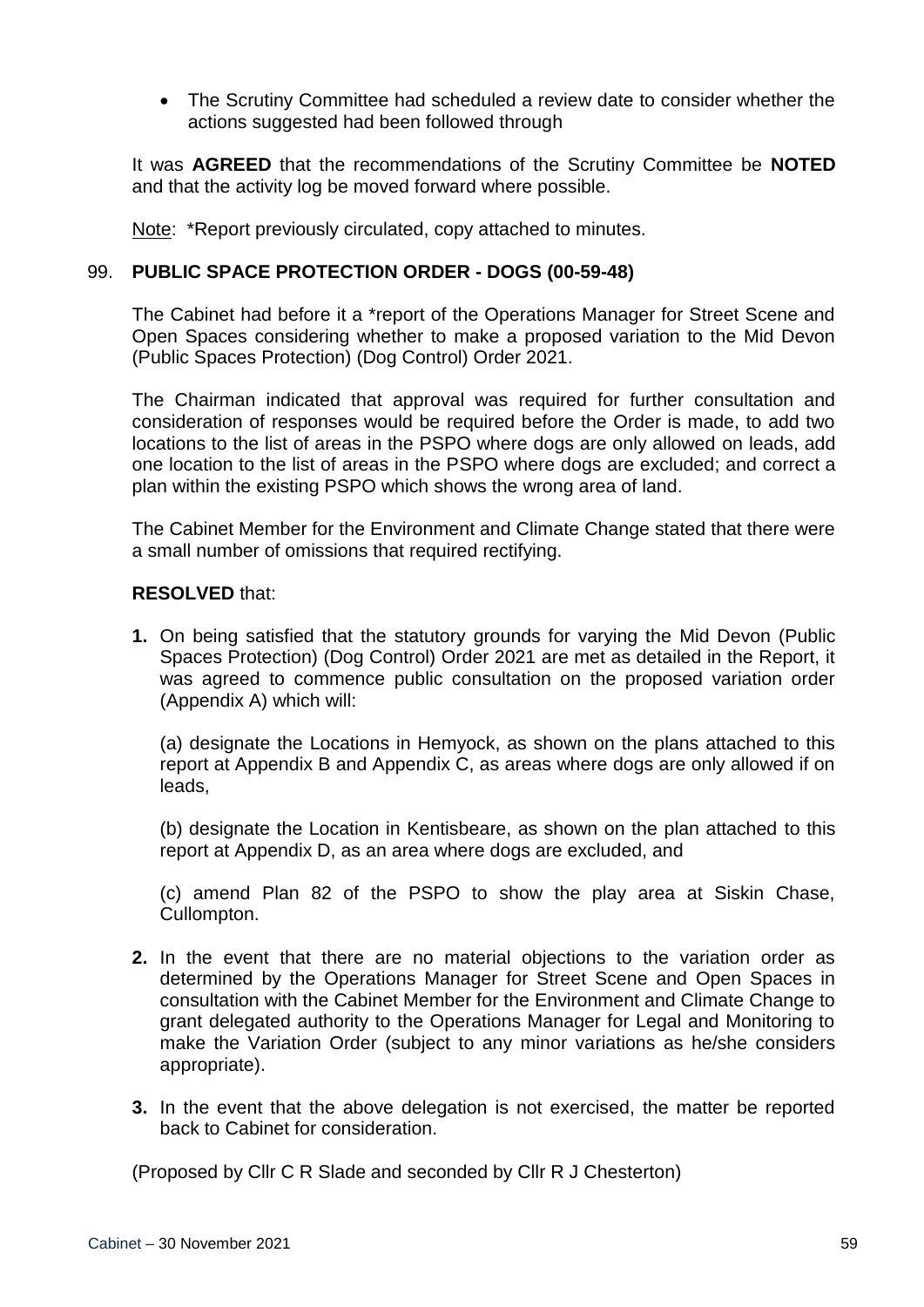**Reason for the decision** – there is a need for the variation to the PSPO to be consulted upon and if approved form part of the original PSPO.

Note: \*Report previously circulated, copy attached to minutes.

## 100. **STAFF RECOGNITION AND WELLBEING APPRECIATION (1-02-38)**

The Cabinet had before it a \*report of the Chief Executive considering how best to address the current workforce issues and recognise the work done by all staff throughout the pandemic and to show the council's appreciation for their efforts.

The Cabinet Member for Working Environment and Support Services outlined the contents of the report thanking all members who had recognised the work of officers during the pandemic, those who had worked behind the scenes, and those who had provided food and emergency welfare and responded to the civil emergency. Although challenges were slightly different there was still the same level of pressure with regard to resources. It was felt that this work needed to be recognised. She felt that the recommendation within the report required clarification and therefore put forward the following wording with regard to (1) to read that:

- 1. That Cabinet recommends to Council that the efforts of all council staff are publicly recognised:
	- with a statement of appreciation recognising the extraordinary efforts and lengths they have gone to over the past 20 months;
	- the addition of a 'wellbeing' day (per fte) to their leave allowance; and
	- a one-off, non-pensionable award of £250 (per fte) in January's pay

Consideration was given to:

- The percentage of staff turnover and the issues with retention of staff it was felt that retention of staff was a national problem for local government at this time
- Whether Members should receive a briefing on staffing issues
- The need to acknowledge the work of the staff
- Regular six monthly updates on workforce matters received by the Scrutiny **Committee**

## **RECOMMENDED** to Council that:

- 1. The efforts of all council staff are publicly recognised:
	- with a statement of appreciation recognising the extraordinary efforts and lengths they have gone to over the past 20 months;
	- the addition of a 'wellbeing' day (per fte) to their leave allowance; and
	- a one-off, non-pensionable award of £250 (per fte) in January's pay
- 2. The measures set out within the report being taken to address current workforce issues be approved.

(Proposed by Cllr Mrs N Woollatt and seconded by Cllr Mrs C P Daw)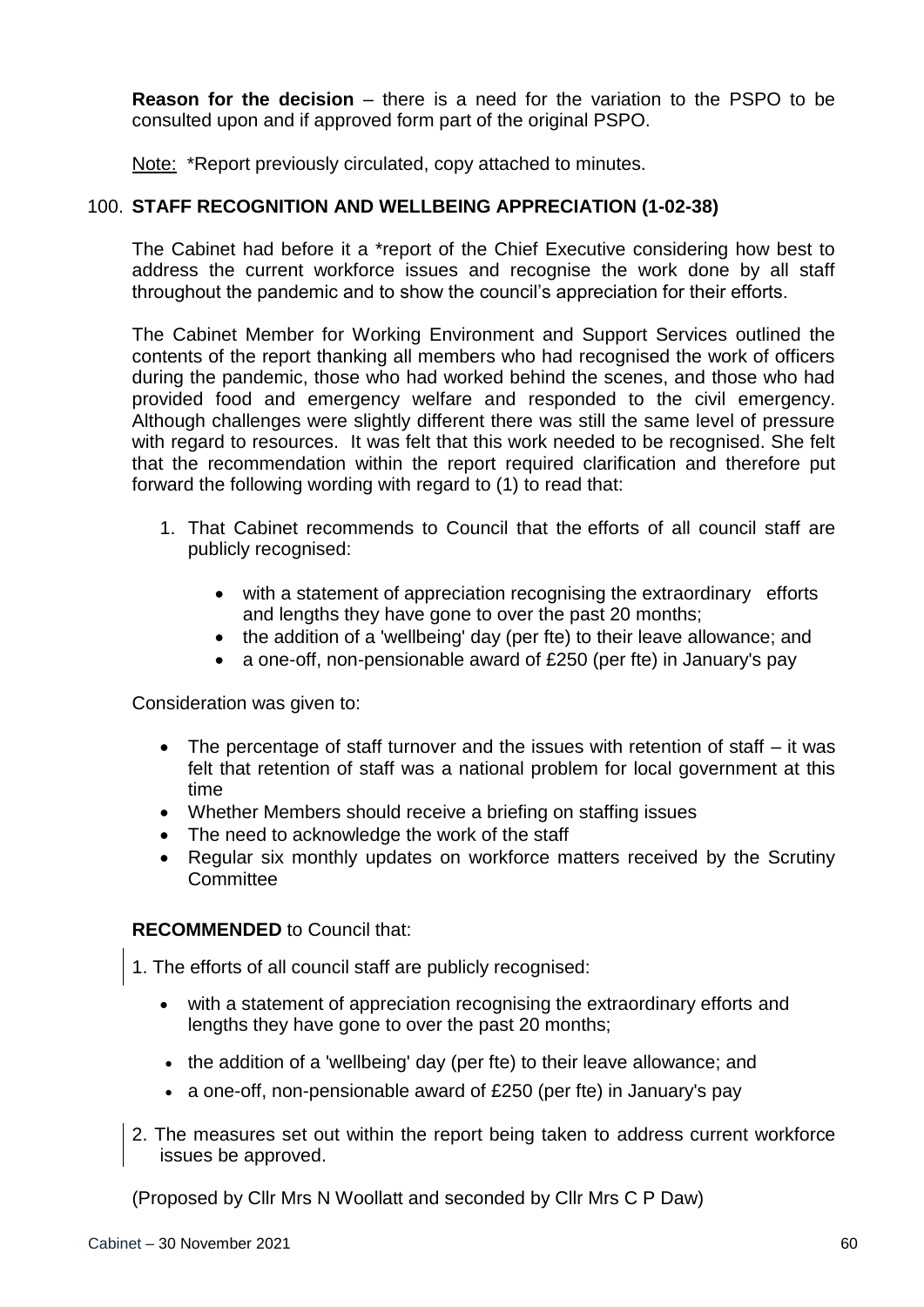Note: \*Report previously circulated, copy attached to minutes.

## 101. **PHASE 3 PUBLIC SECTOR DECARBONISATION BID AND DELEGATION OF AUTHORITY (1-20-36)**

The Cabinet had before it a \*report of the Corporate Manager for Property, Leisure and Climate Change outlining the latest opportunity presented by the Public Sector Decarbonisation Scheme and the Council's ambition to seek substantial funding from Phase 3 of the scheme.

The Cabinet Member for Housing and Property Services outlined the contents of the report stating that the Council was successful in obtaining £348,821 under Phase 2 of the same scheme. Approval was being sought now, subject to a successful bid, to receive and expend circa £3m funding from Salix Finance, a Non-Departmental Public Body. This project would undertake low carbon retrofit projects on Exe Valley and Lords Meadow Leisure Centres. Grant Funding Awards would be announced during January 2022, with a delivery timeframe of 12 months.

Consideration was given to:

- The benefits of a successful scheme
- Utilising carport framework within the council owned car parks to house additional solar panels

## **RECOMMENDED** to Council that:

- (i) The Deputy Chief Executive (S151) in consultation with the Deputy Leader and Cabinet Member for Housing and Property Services be given delegated authority to take all necessary actions to accept the £3,079,032 Public Sector Decarbonisation Scheme (Phase 3) 2021, including any contract variations on the existing Energy Saving Performance Contract and approval of any necessary design changes.
- (ii) The Deputy Chief Executive (S151) in consultation with the Deputy Leader and Cabinet Member for Housing and Property Services be given delegated authority to award the necessary contract(s) for the delivery of the works for the Public Sector Decarbonisation Scheme (Phase 3) 2021 up to the value of £3m.
- (iii) To approve the financial contribution required to meet the conditions of the grant of £276,602 as set out in para 5.5, reducing the grant to £2,802,430.

(Proposed by Cllr R B Evans and seconded by Cllr C R Slade)

Note: \*Report previously circulated, copy attached to minutes.

## 102. **DISPOSAL OF CREDITON TOWN SQUARE (1-25-45)**

The Cabinet had before it a \*report of the Corporate Manager for Property, Leisure and Climate Change seeking approval for the lease of the Town Square Crediton to Crediton Town Council.

The Cabinet Member for Housing and Property Services outlined the contents of the report.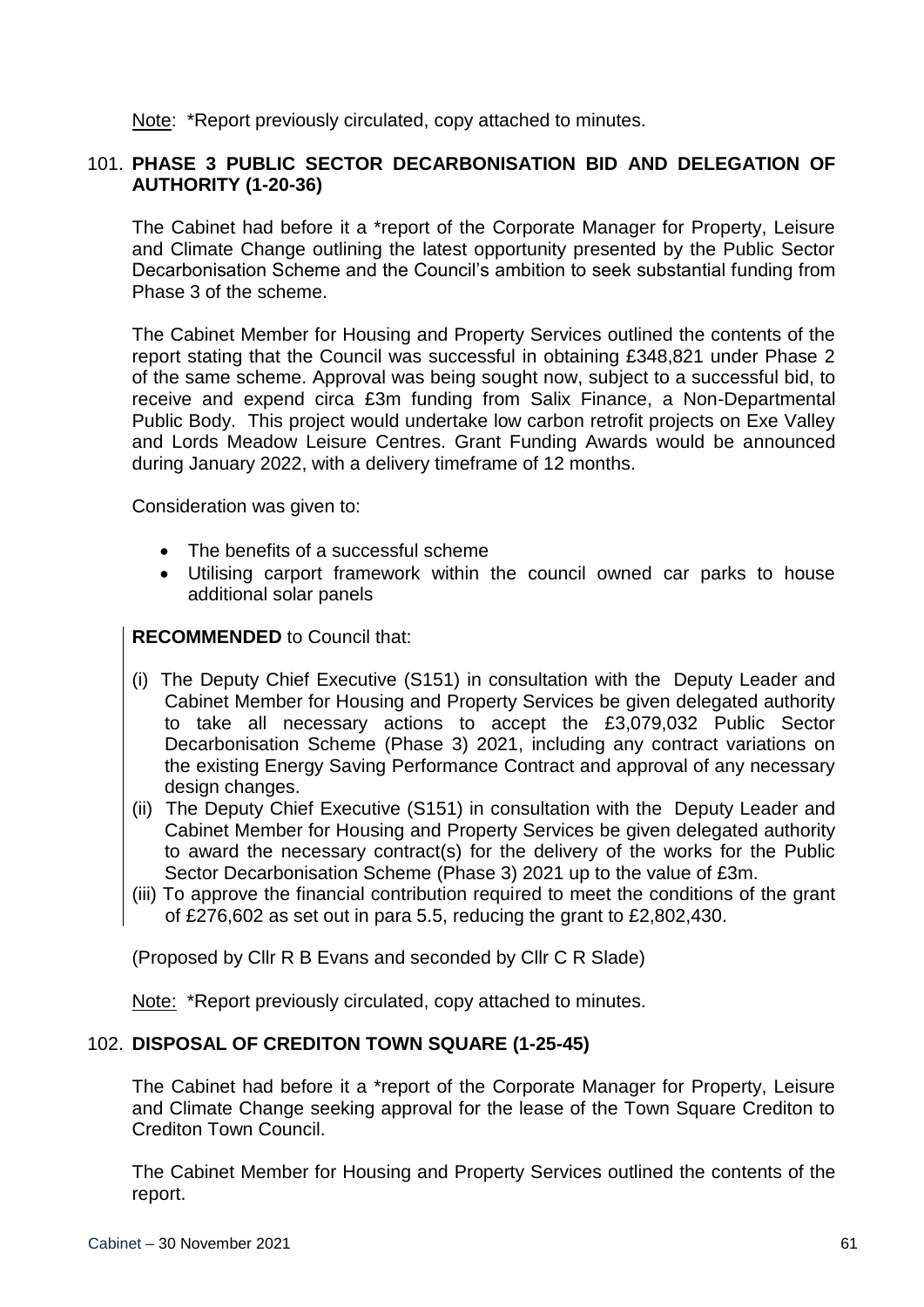**RESOLVED** that the lease of the Town Square, Crediton to Crediton Town Council be approved.

(Proposed by the Chairman)

**Reason for the decision** – there is a need for formal approval to lease the Town Square, Crediton to the Town Council.

Note: \*Report previously circulated, copy attached to minutes.

### 103. **INFRASTRUCTURE FUNDING STATEMENT - INFRASTRUCTURE LIST (1-26-45)**

The Cabinet had before it a \*report of the Director of Place requesting approval of the list of Infrastructure items, including affordable housing to be included in the Council's Infrastructure Funding Statement, which was required to be published on the Council's website by 31 December 2021.

The Cabinet Member for Planning and Economic Regeneration outlined the contents of the report stating that there was a legal requirement for the Council to publish no later than 31<sup>st</sup> December each year an annual Infrastructure Funding Statement.

This comprised of a statement of the infrastructure projects or types of infrastructure which the charging authority intended will be, or may be, wholly or partly funded by CIL and this was known as the "infrastructure list". The statement also included a report about CIL in relation to the previous financial year, and a Section 106 Report related to the previous financial year on planning obligations.

He explained that Mid Devon District Council was not a CIL charging authority and reminded the Cabinet of the Council's decision on  $21^{st}$  January 2021 to withdraw the Mid Devon Community Infrastructure Levy draft Charging Schedule from its examination and that a CIL was no longer progressed.

The Section 106 Report was a factual statement relating to the previous financial year on planning obligations. This was currently being prepared and Members would be notified when this had been completed, before it was published on the Council's website by the 31<sup>st</sup> December.

In line with the approach taken previously in 2020 the Council may still consider it useful, as well as transparent, for it to publish a list of the infrastructure to be funded wholly or partly by S106 contributions over the forthcoming year.

He outlined the contents of appendix 1 which included an infrastructure list and affordable housing and the detail of how the infrastructure items were listed and stated that the New Local Plan for Mid Devon would provide an opportunity to review the infrastructure needed to support new development where this is planned across the district.

Questions were raised with regard to why the Boniface trail was listed as local and was not a strategic issue – the criteria was explained and how this fed into the Local Plan.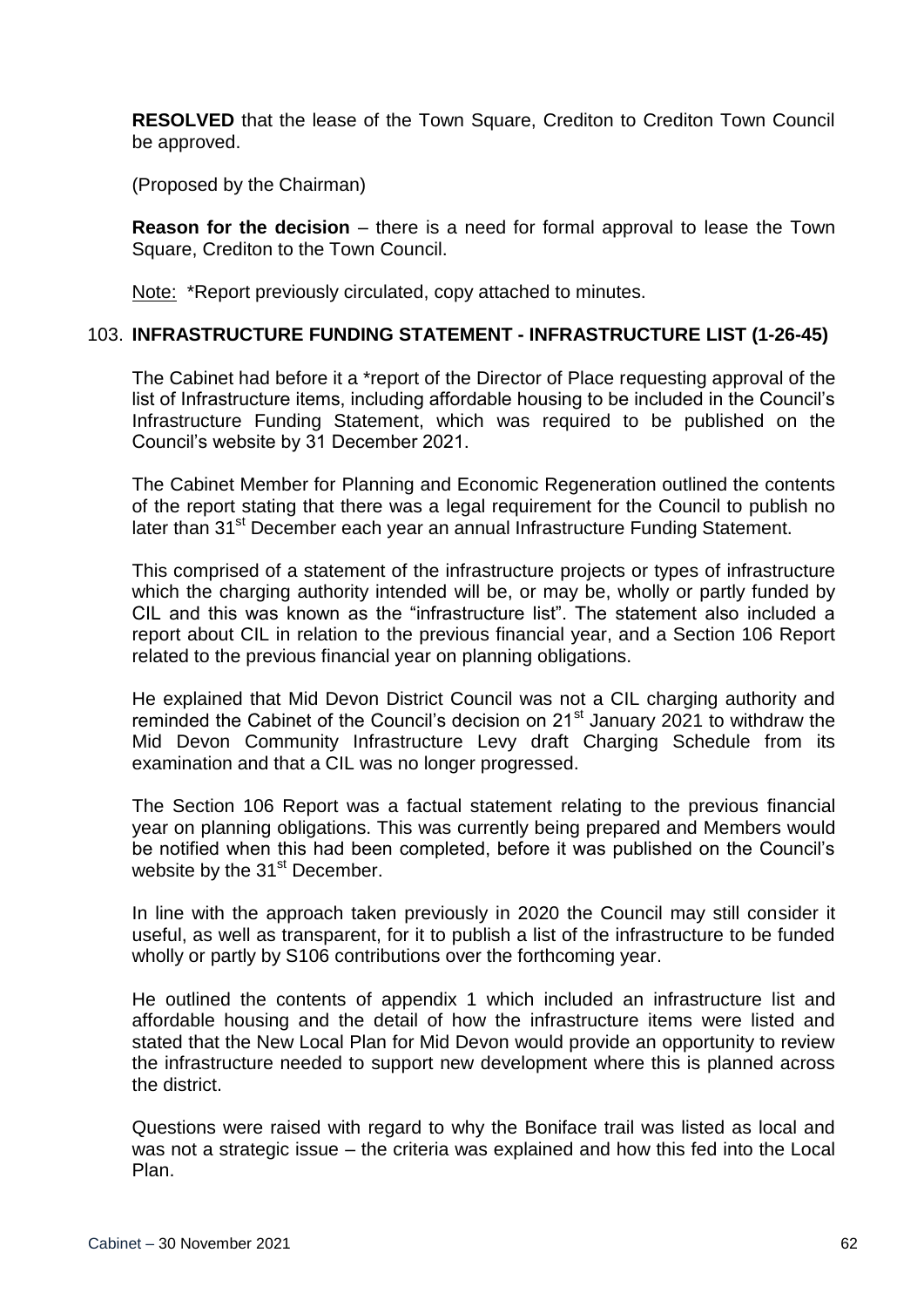**RESOLVED** that the following be approved:

- 1. The list of infrastructure and affordable housing in Appendix 1 that the Council intends to fund, either wholly or partly, by planning obligations and the future spending priorities on these
- 2. The inclusion of Appendix 1 Infrastructure List in the Mid Devon Infrastructure Funding Statement to be published on the Council's website by 31<sup>st</sup> December 2021

(Proposed by Cllr R J Chesterton and seconded by Cllr D J Knowles)

**Reason for the decision** – there is a legal requirement that the list of infrastructure funding statement be published no later than 31 December each year.

Note: \*Report previously circulated, copy attached to minutes.

## 104. **CULLOMPTON TOWN CENTRE RELIEF ROAD (CTCRR) PROJECT (1-34-04)**

The Cabinet had before it a \* report of the Director of Place provided in relation to the LUF (Levelling-up Fund) application and requesting approval of the recommendations in order to allow officers to continue to examine potential opportunities to secure the additional funding required to support the delivery of the Cullompton town centre relief road.

The Cabinet Member for Planning and Economic Regeneration outlined the contents of the report stating that the council had been informed that it had not been successful in securing the Levelling Up funding to support the Cullompton town centre relief road project, the reasons for this at the current time were unknown, but a meeting with the Ministry had been requested; it was hoped that this would allow officers to understand any technical aspects in the bid which had resulted in the application being unsuccessful. With regard to the Housing Infrastructure Fund (HIF)grant, he reported that some of this funding had already been utilised in progressing the scheme and unless the scheme was completed the Council was at risk of claw back of this funding.

Consideration was given to:

- Whether the HIF granted could be renegotiated
- The proposed meeting with the Ministry
- The increase in costs of the scheme
- Other possible sources of funding and discussions taking place with Devon County Council, Homes England and the Ministry for Levelling Up
- Discussions taking place with the MP

It was **NOTED** that the Council has been advised that, at this time, it has not been successful in securing funding through the Levelling-Up Fund in order to enable the delivery of the Cullompton town centre relief road.

## **RESOLVED** that: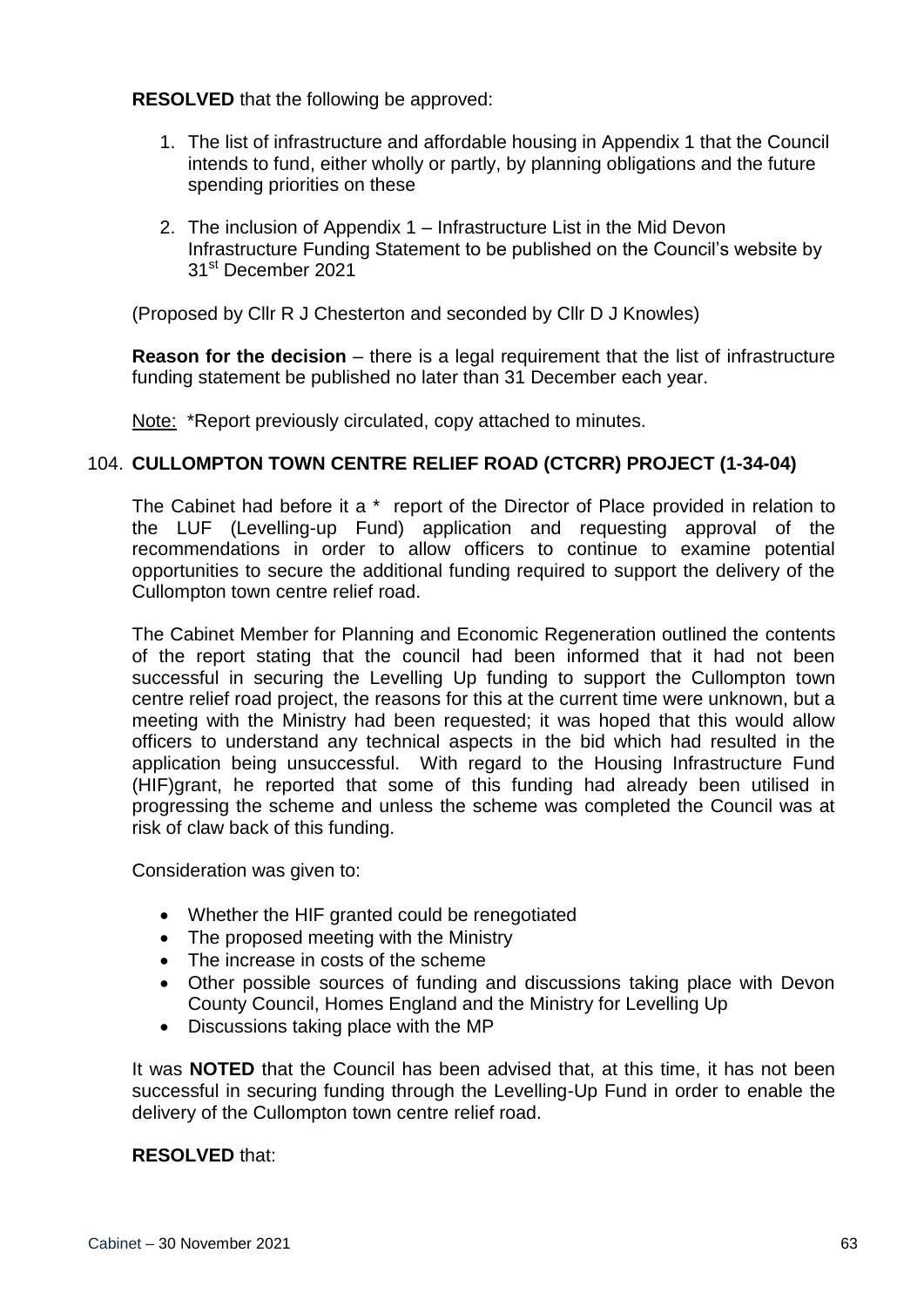That, in light of the above and reflecting the Cabinet decision of the  $3<sup>rd</sup>$  August 2021. approval is given for officers to;

- a) work to explore other funding opportunities which could deliver the additional funding required to enable the delivery of the Cullompton town centre relief road, and;
- b) bring a further report before Cabinet as soon as possible in order to update members on the progress of discussions and the options available to the Council in relation to the delivery of the relief road project.

(Proposed by Cllr R J Chesterton and seconded by Cllr Mrs N Woollatt)

**Reason for the decision** – there is a need to explore further funding opportunities.

Note: \*report previously circulated, copy attached to minutes.

### 105. **DEVON PROCUREMENT PARTNERSHIP (1-47-26)**

The Cabinet had before it a \* report of the Deputy Chief Executive (S151) seeking approval to enter into a long term partnership with Devon County Council to provide procurement advice and support to the Council.

The Cabinet Member for Finance outlined the contents of the report stating that since April, the council had been without a Procurement Manager. Attempts to recruit had failed to attract sufficient interest from quality candidates. Therefore, the Council had been utilising support from Devon County Council. The report therefore sought Cabinet approval to take the pragmatic step and make that support arrangement more formal through to March 2027, taking advantage of the economies of scale and reducing the risk of a single point of failure.

**RESOLVED** that: approval be given to enter into the long term procurement partnership with Devon County Council.

(Proposed by Cllr B A Moore and seconded by Cllr C R Slade)

**Reason for the decision**: to approve the work of this partnership proposal

Note: \*report previously circulated, copy attached to minutes.

## 106. **MID YEAR - TREASURY MANAGEMENT UPDATE (1-48-58)**

The Cabinet had before it a \* report of the Deputy Chief Executive (S151) informing the Cabinet of the treasury performance during the first six months of 2021/22, to agree the ongoing deposit strategy for the remainder of 2021/22 and a review of compliance with Treasury and Prudential Limits for 2021/22.

The Cabinet Member for Finance outlined the contents of the report stating that the Mid-Year Treasury Management Report provided a performance update on the first half of 2021/22. Overall, it showed a relatively positive situation. The interest that had been earned was above budget despite historic low interest rates. Furthermore, no additional borrowing had been required due to current positive cash balances and lower than expected capital expenditure.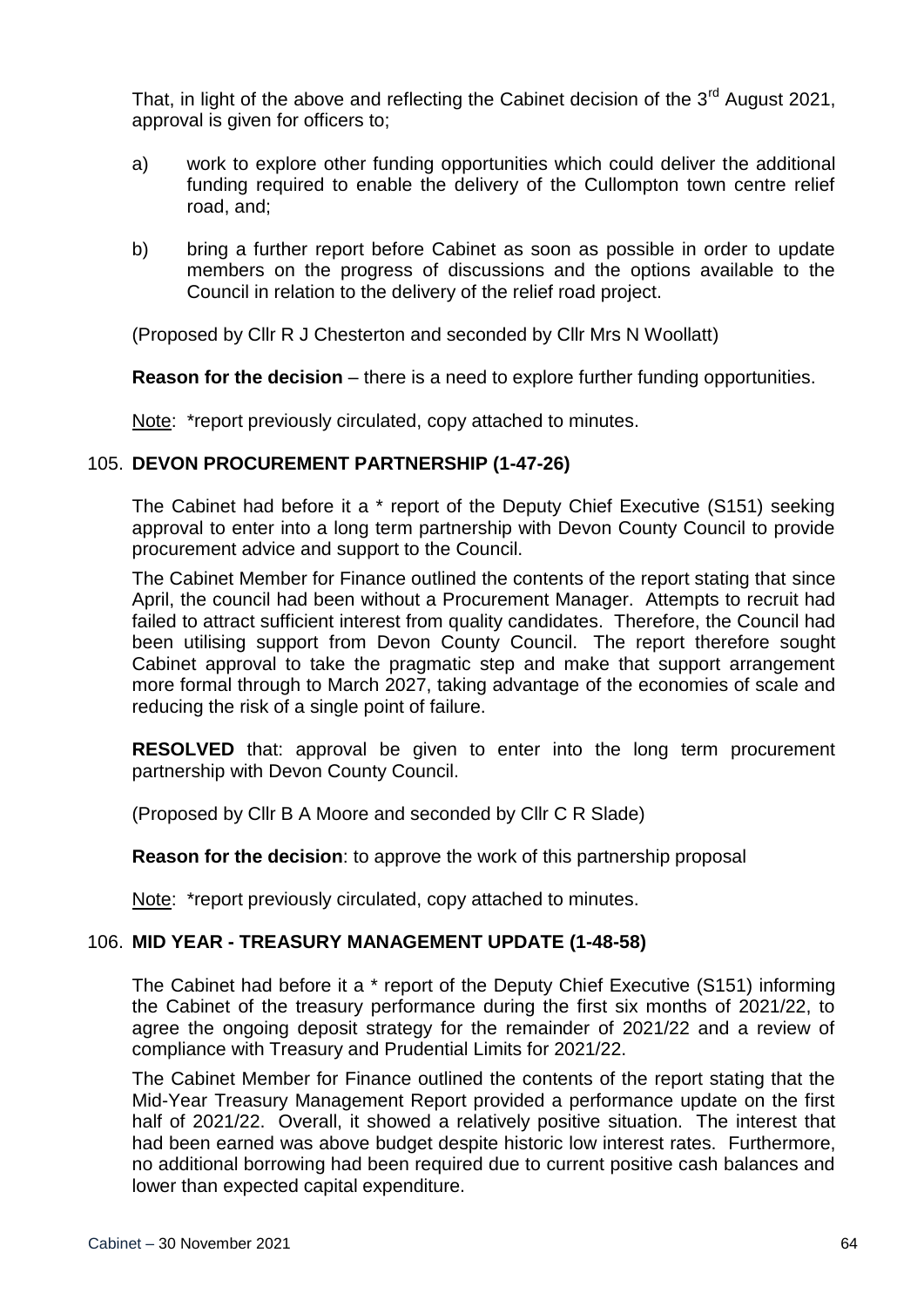Cabinet was being asked to recommend to Council that this authority continued with the current treasury policy at Section 6 on the basis that it was evidently working well and that no major change was forecast in the next 6 months. Cabinet was also being requested to recommend to Council that the Capital Financing Requirement set out at Section 5 and the Operational Boundaries and Authorised Limits set out in Section 7 for the current year be updated to reflect current forecasts. He also made a correction to the paragraphs mentioned in the recommendation in the report.

Consideration was given to the statement that no short term borrowing had taken place and whether this included borrowing from cash reserves – it was explained that no external short term funding had taken place.

# **RECOMMENDED** to Council that:

- **1.** A continuation of the current policy outlined at paragraphs 7.1 7.5 be agreed.
- **2.** Council approves the changes to the Capital Financing Requirement, Operational Boundaries and Authorised Limits for the current year at paragraphs 5.4 - 5.6.

(Proposed by Cllr B A Moore and seconded by Cllr D J Knowles)

Note: \*Report previously circulated, copy attached to minutes.

## 107. **FINANCIAL MONITORING (1-53-23)**

The Cabinet had before it a \* financial update in respect of the income and expenditure so far in the year.

The Cabinet Member for Finance outlined the contents of the report stating that this presented the second Budget Monitoring for the year 2021 / 22 covering the period to end September 2021. The projected Outturn position for the General Fund was forecast to be £234k overspent. Income continued to be behind budget, notably in leisure and car parking, although service income on planning and waste service had exceeded expectations. On the cost front, staffing expenditure was down, reflecting difficulty in filling vacancies but savings were more than offset by higher agency costs within waste and planning service improvements. The predicted pay award uplift was now recognised in the figures. The forecast overspend remained manageable ultimately to achieve a balanced outcome but continued to be monitored closely.

He explained that in other areas the HRA was forecast to be £39k underspent, the projected Capital Programme outturn position was for an under spend of £2.13m and £22.6m slippage of costs into future years. This was primarily due to a reduction in deliverable development schemes as well as lending to 3RDL, now moved into later years.

In addition to the financial figures, Cabinet was also being asked to note the use of waivers for the procurement of goods and services as set out in Section 8 of the report and to note the feedback from the PDG review of the Medium Term Financial Plan.

Consideration was given to: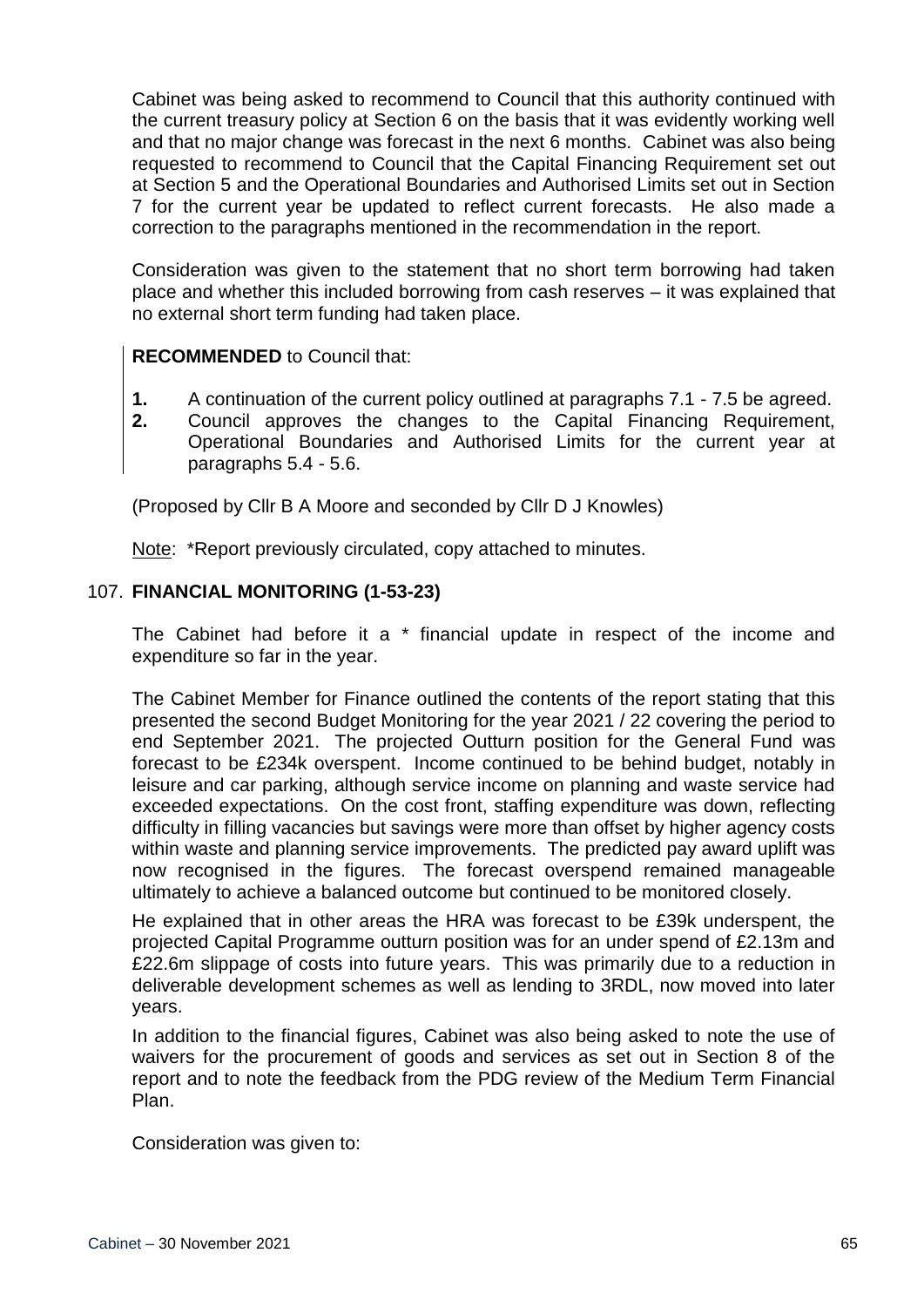- The need to fund net zero issues and funding sources that could be made available
- The underspend on staff and the over spend on agency workers
- The need to continue to find savings and for all Members to take part in this exercise.

## It was **AGREED** that following be **NOTED:**

- 1. The financial monitoring information for the income and expenditure for the six months to 30 September 2021 and the projected outturn position;
- 2. The use of Waivers for the Procurement of goods and services as included in Section 8;
- 3. The feedback and outcomes from the Policy Development Groups in respect of the Medium Term Financial Plan (MTFP) options (Section 9).

Note: \*report previously circulated, copy attached to minutes.

# 108. **PERFORMANCE AND RISK (2-07-17)**

The Cabinet had before it and **NOTED** a \* report of the Operations Manager for Performance, Governance and Health & Safety providing Members with an update on the performance against the Corporate Plan and local service targets.

Note: \*report previously circulated, copy attached to minutes.

# 109. **SCHEDULE OF MEETINGS FOR 2022/23 (2-08-39)**

The Cabinet had before it the \*Schedule of Meetings for 2022/23.

Consideration was given to the tightness of meetings in January/February 2023 and the need to hold the Council meeting on the last Wednesday of February to consider the Council Tax Resolution and the budget.

**RECOMMENDED** to Council that the Schedule of Meetings for 2022/23 be approved.

(Proposed by the Chairman)

Note: \*Schedule previously circulated, copy attached to minutes.

## 110. **NOTIFICATION OF KEY DECISIONS (2-12-04)**

The Cabinet had before it and **NOTED** its \*rolling plan for January 2021 containing future Key Decisions.

The Forward Planning Team Leader provided a response to the question asked in public question time: stating that he was concerned that the members of the travelling community felt their views were not being heard by the Council and that he could be contacted about this. The current Local Plan included provision for at least 25 pitches for Gypsies and Travellers as part of planned urban extensions at Tiverton, Cullompton and Crediton. It also included scope for planning proposals for gypsy and traveller accommodation elsewhere on sites that had not been identified in the Local Plan. The Council maintains a waiting list via its website for Gypsies and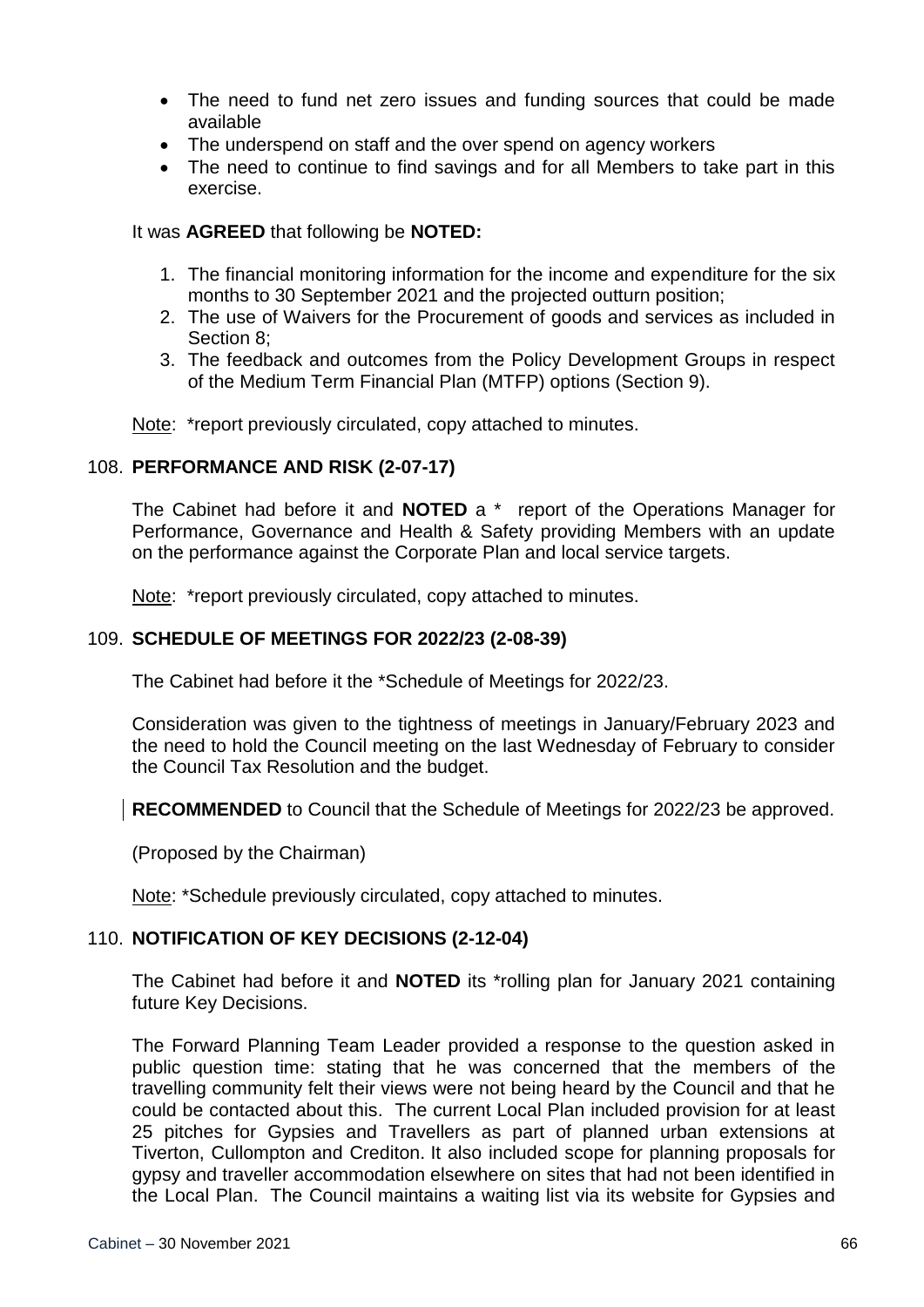Travellers to express a need for pitch in Mid Devon. This can be used to help the Council better understand housing need and to work with the development industry and partners to allocate pitches once these become available through new development. The Council's approved the Housing Strategy also included the delivery of new pitches as one of its housing objectives.

The Council had started to prepare a new Local Plan for Mid Devon. Subject to approval from the Council's Cabinet meeting on  $4<sup>th</sup>$  January 2022 an Issues Paper would be published for public consultation, and this would provide an early opportunity for Mid Devon's residents, including Gypsies and Travellers to have their say on how the district should be planned for in the future. The new Local Plan would be subject to several further key stages of public engagement before being subject to an independent examination. Once adopted (anticipated in mid-2025) the new Local Plan would replace the current Mid Devon Local Plan 2013 – 2033. The new Local Plan would be informed by technical evidence, which would include the new Gypsy and Traveller Accommodation Assessment and it would need to make provision for the housing needs of the Gypsy and Traveller community. The Council would also consult with the travelling community through the Mid Devon Gypsy and Traveller Forum and a meeting for this would be arranged as part of the Issues Paper consultation.

The 2015 Gypsy and Traveller Accommodation Needs Assessment had indicated that there was a need for 4-5 transit sites/emergency stopping places in Devon. It was indicated that if those were provided before the need for residential pitches were met, there was a risk that they could end up being used as permanent residential sites. The Council would work with adjoining local authorities and Devon County Council as the local transport authority to explore what opportunities may exist on suitable land to provide stopping places for travellers and for parking lorries.

Note: \*Plan previously circulated, copy attached to minutes.

## 111. **3 RIVERS DEVELOPMENT LTD BUSINESS PLAN (2-30-00)**

The Cabinet had before it a \*report with regard to the 3 Rivers Developments Limited Business Plan.

The Deputy Chief Executive (S151) provided a response to the question asked in public question time: the table that Mr Quinn refers to shows a summary of the inter related transactions between 3Rivers and the Council which was presented to the Audit and Scrutiny Committees at meetings in November, which unfortunately did contain some numeric typos.

The table shown in the agenda before members today (item 19) has amended these errors, however and unfortunately it is clear to see that one digit has been omitted from the column showing the 2017/18 - 2018/19 figures – it should read 271.0 not 71.0. The summary totals shown in the far right column are correct. As far as the accuracy of all of the financial transactions between the 2 entities – this is subject to full external audit by Grant Thornton. So I believe that the public should have no concerns.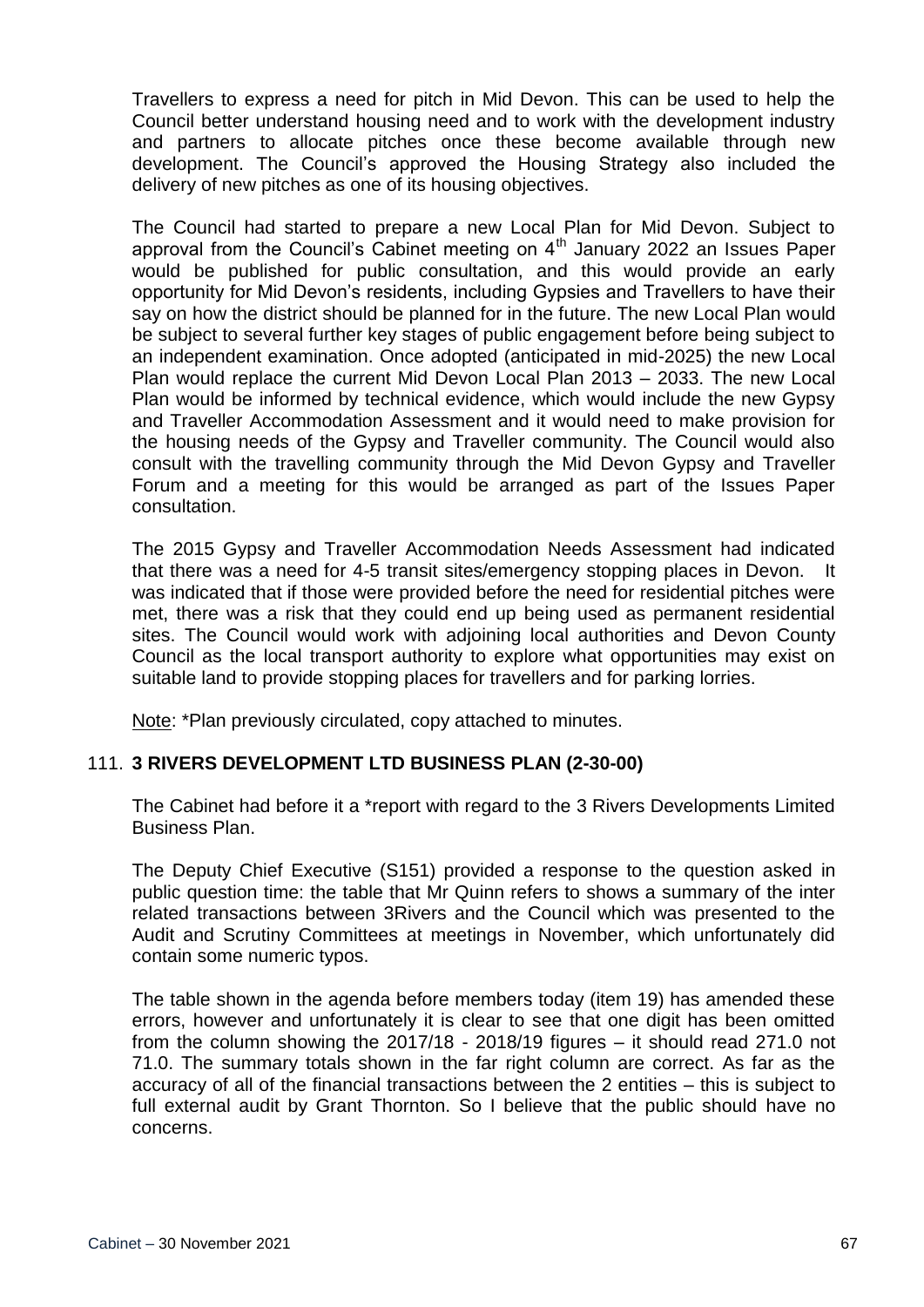The Cabinet Member for Housing and Property Services outlined the contents of the initial report stating that this was the first full business plan following recommendations made by the previous Cabinet and informed the meeting of the 33 recommendations that had come from a review of the company.

He outlined the comments made by the Scrutiny and Audit Committees as follows:

#### Scrutiny Committee – 8 November 2021

Members had raised questions with regard to the availability of certain sites for development, the need for the report on the possible creation of a Teckal company to be considered and noted that the financial risk of the company would be considered by the Audit Committee

Audit Committee – 16 November 2021

Having considered the Business Plan, the Committee made the following recommendations to the Cabinet:

- a. That the language used within the Business Plan be written in such a way as to be as understandable as possible and that all acronyms used to be explained by way of a Glossary of Terms;
- b. That an external audit firm be appointed by the company to audit the company's financial statements;
- c. That the Cabinet continue to closely monitor the progress of the company's Business Plan reporting any areas of concern, particularly relating to lending, back to Council.

Referring to the recommendations set out above he stated the business plan outlined the sites that were being considered and that a report with regard to the possible creation of a Teckal company would be brought before Cabinet in January. With regard to the comments of the Audit Committee, he informed the meeting that a glossary of terms would be provided in the future; the company were progressing an external audit function and that he and the Cabinet Member for Finance would continue to monitor the work of the company and provide an update to the Cabinet on a regular basis.

Consideration was given to the table at 2.5 within the report and the corrections as explained above also that the 'Actuals' were for the 7 months in the current financial year.

The Chairman indicated that discussion with regard to this item, may require the Committee to pass the following resolution to exclude the press and public having reflected on Article 12 12.02(d) (a presumption in favour of openness) of the Constitution. This decision may be required because consideration of this matter in public may disclose information falling within one of the descriptions of exempt information in Schedule 12A to the Local Government Act 1972. The Committee would need to decide whether, in all the circumstances of the case, the public interest in maintaining the exemption, outweighs the public interest in disclosing the information.

**RESOLVED** that under Section 100A(4) of the Local Government Act 1972 the public be excluded from the next item of business on the grounds that it involves the likely